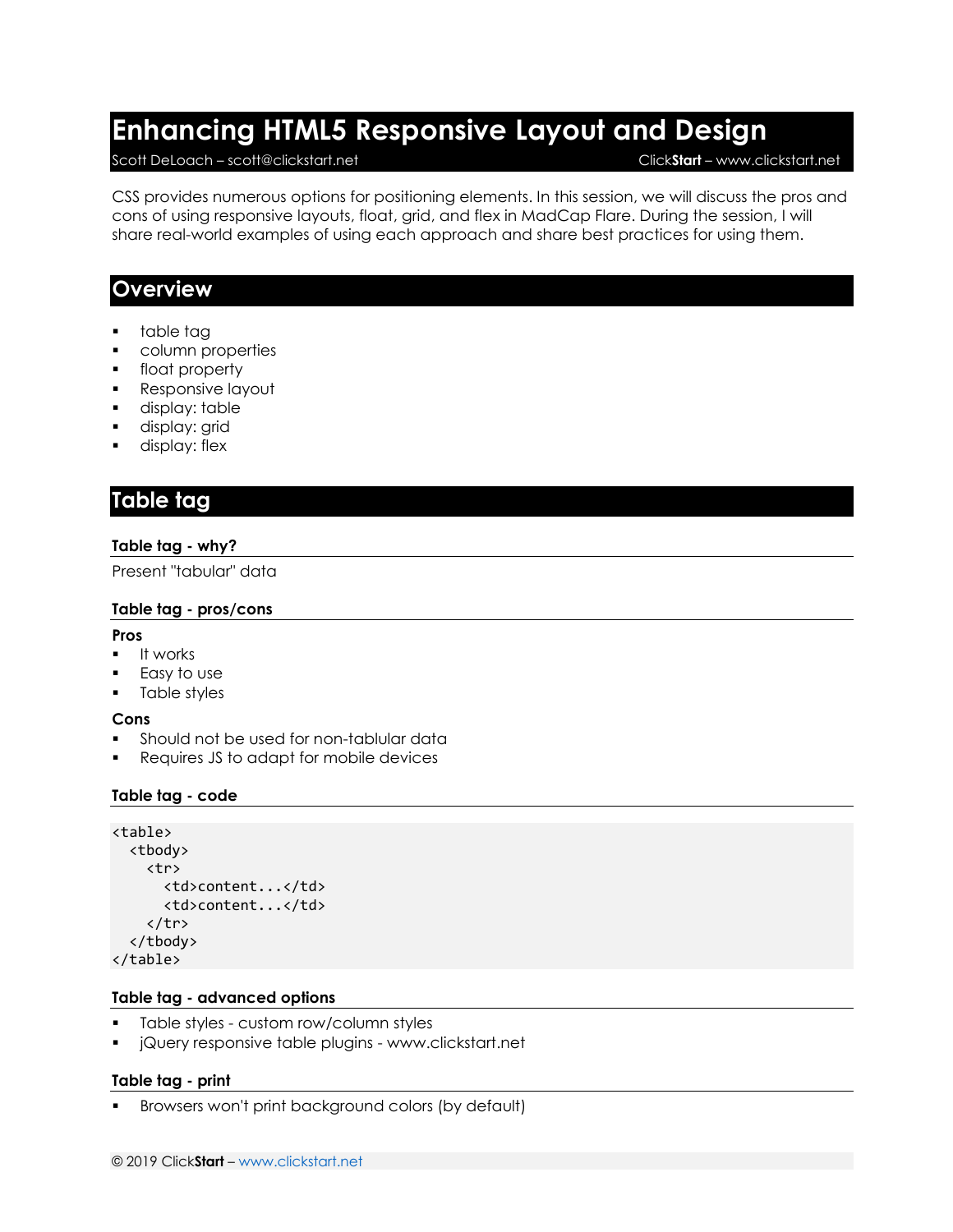#### **Table tag - compatibility**

| Chrome | . . | Edge | Firefox | Safari | PDF         | Word             |
|--------|-----|------|---------|--------|-------------|------------------|
| all    | all | ااا  | all     | all    | $V -$<br>∽∟ | <b>VEC</b><br>نت |

### **column properties**

#### **column properties - why?**

- Multi-column layouts that automatically adjust for small screens
- Mimic print designs

#### **column properties - pros/cons**

#### **Pros**

- Easy to use
- Automatically responsive

#### **Cons**

- Display issues in Flare's Editor
- Not supported in print targets
- Can be difficult to handle overflow
- **•** Firefox & Chrome don't support break properties

#### **column properties - code**

```
<div class="exColumns">content...</div>
```

```
div.exColumns {
   mc-column-count: 3;
   column-count: 3;
   column-width: 100px;
   column-gap: 40px;
   column-rule: solid 2px green;
}
```
#### **column properties - advanced options**

- column-fill
- column-gap
- column-rule
- column span

#### **column properties - print**

Multiple frames in page layout

#### **column properties - compatibility**

| Chrome |           | Edge | <b>Firefox</b> | Safari    | <b>PDF</b> | Word |
|--------|-----------|------|----------------|-----------|------------|------|
|        | 10 (2012) |      | all            | 10 (2016) | NO.        | ΝC   |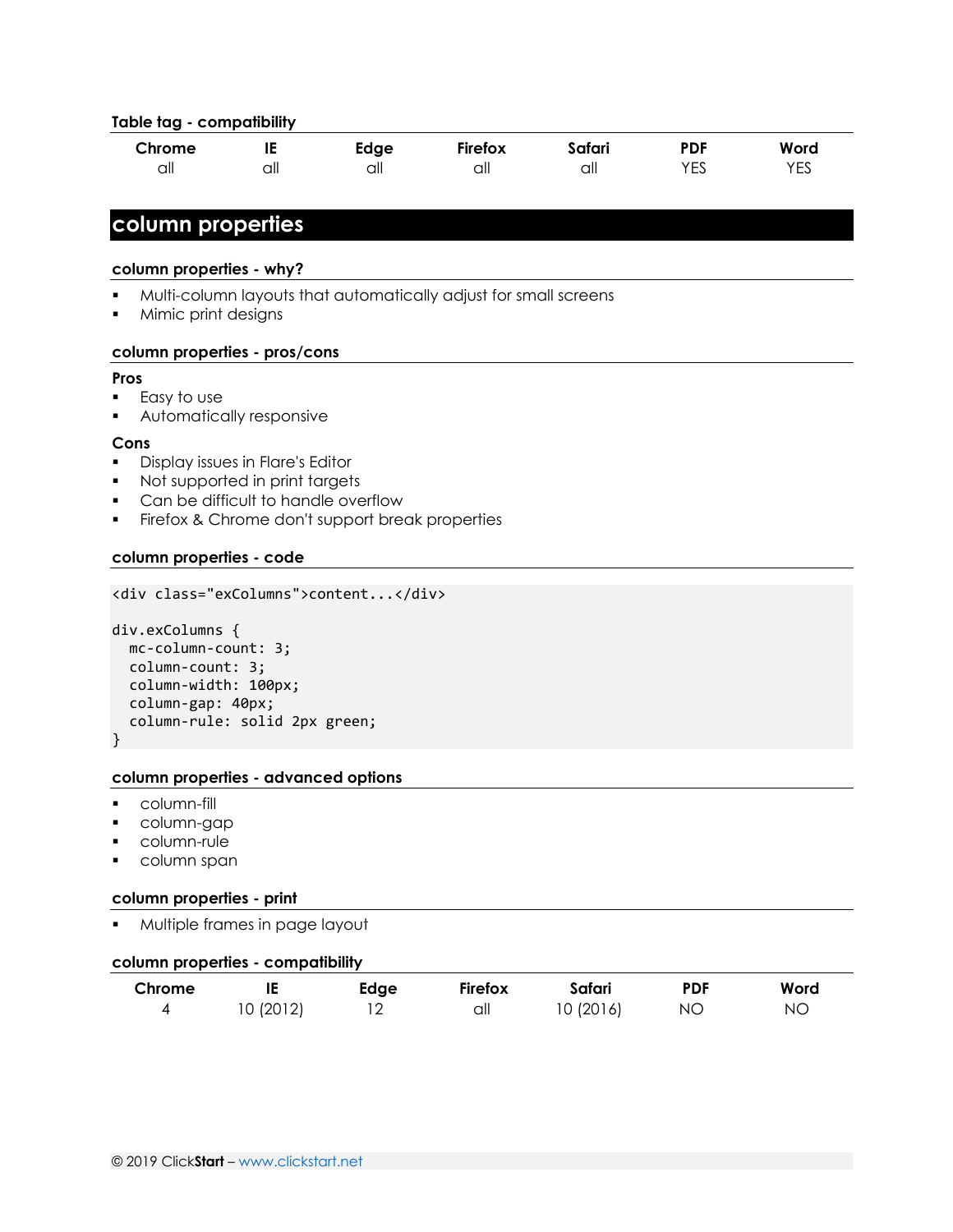### **float property**

#### **float property - why?**

Wrap text around an element (usually an image)

#### **float property - pros/cons**

#### **Pros**

- **Easier to use than display property**
- Wraps well (unlike other approaches)
- Bug and fixes are well documented

#### **Cons**

- Must be cleared
- Only left/right (no "center")
- Limited source order independence
- Out of favor with designers

#### **float property - code**

```
<div class="exFloat">content...</div>
<div class="exFloat">content...</div>
div.exFloat {
```

```
 float: left;
   overflow: auto;
   width: 50%;
}
```
#### **float property - advanced options**

Clearfix hack

div.exFloat::after { clear: both; }

#### **float property - print**

■ Converted to a table

#### **float property - compatibility**

| Chrome |       | Edge | Firefox | Safari | <b>PDF</b> | Word |
|--------|-------|------|---------|--------|------------|------|
| all    | (2001 | all  | all     | all    | VEC<br>∟ບ  | NС   |

### **Responsive layout**

#### **Responsive layout - why?**

Side-by-side layouts that automatically "stack" top-to-bottom on smaller screens

#### **Responsive layout - pros/cons**

#### **Pros**

- Built into Flare
- Based on Foundation's grid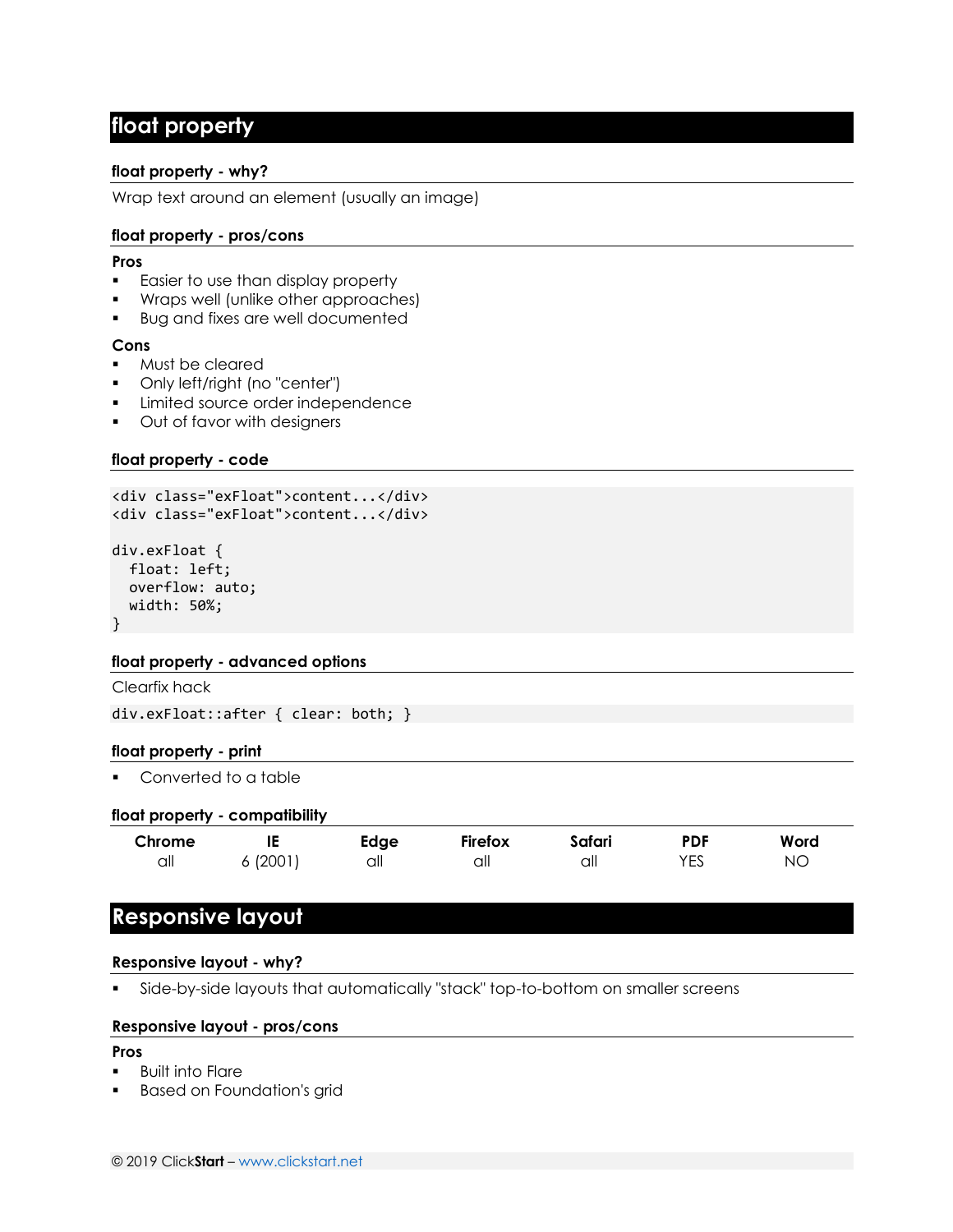#### **Cons**

- **•** Setup and 12-column grid can be confusing
- Becomes a table in Word targets (and usually not side-by-side)
- **•** Source order dependent

#### **Responsive layout - code**

```
<div class="up2">
  <div>content...</div>
   <div>content...</div>
</div>
div.up2 {
   mc-grid-row: true;
   margin-left: auto;
   margin-right: auto;
}
div.up2::before {
   content: ' ';
   display: table;
}
div.up2::after {
   content: ' ';
   display: table;
   clear: both;
}
div.up2 > div {
   float: left;
   -moz-box-sizing: border-box;
   box-sizing: border-box;
   padding-left: .5rem;
   padding-right: .5rem;
   width:45%;
   margin-left: 5%;
}
```
#### **Responsive layout - advanced options**

- "cell offset" margin-left
- "row gutter" padding-left and -right

#### **Responsive layout - print**

- Usually break if they span across pages
- Lose horizontal alignment in Word

#### **Responsive layout - compatibility**

| Chrome |          | Edge | <b>Firefox</b> | Safari | <b>PDF</b> | Word |
|--------|----------|------|----------------|--------|------------|------|
|        | 8 (2009) | ∠    | 3(2008)        |        | Partial    | ΝO   |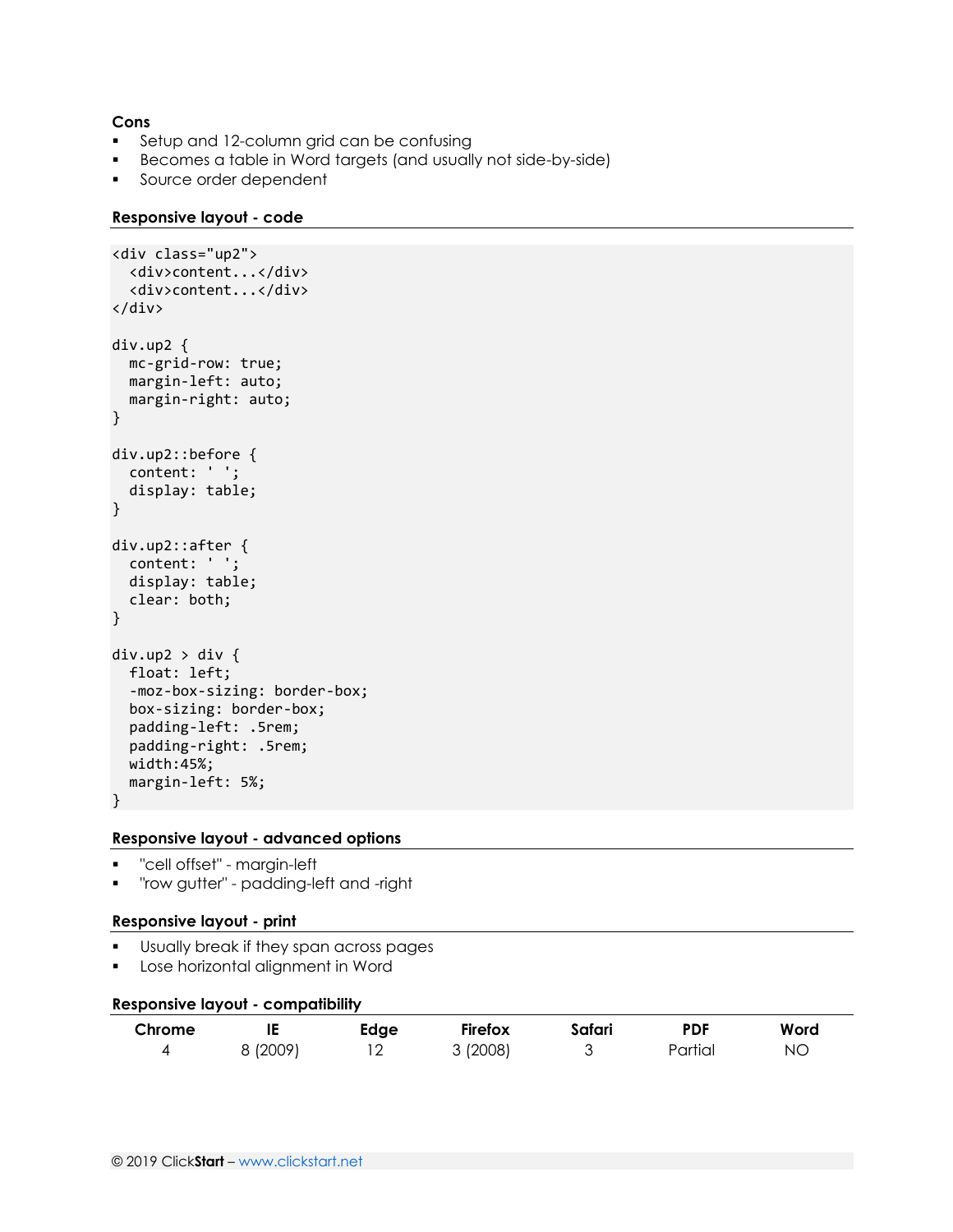### **display: table**

#### **display: table - why?**

Vertical centered and/or equal height layouts ("cards")

#### **display: table - pros/cons**

#### **Pros**

- Vertical centering
- Can set equal heights

#### **Cons**

- Usually requires "extra" divs
- Overflow can be hard to handle
- Source order dependent

#### **display: table - code**

```
<div class="exDisplayTable">
   <div class="tableRow">
     <div class="tableCol">content...</div>
     <div class="tableCol">content...</div>
   </div>
</div>
```

```
div.exDisplayTable { display: table; }
div.tableRow { display:table-row; }
div.tableCol { display:table-cell; }
```
#### **display: table - advanced option**

▪ vertical-align: middle

#### **display: table - print**

Lose horizontal alignment in Word

#### **display: table - compatibility**

| Chrome | IE     | Edge                     | Firefox | Safari | <b>PDF</b> | Word |
|--------|--------|--------------------------|---------|--------|------------|------|
|        | (2009) | $\overline{\phantom{a}}$ | (2008)  | ັ      | VEC<br>∟ບ  | YES  |

### **display: flex**

#### **display: flex - why?**

- Allow the container to alter its child items' width, height, and order to best fill the available space
- Content first

#### **display: flex - pros/cons**

#### **Pros**

- Considered "the future" of CSS layout
- Source order independent
- Vertical centering and equal heights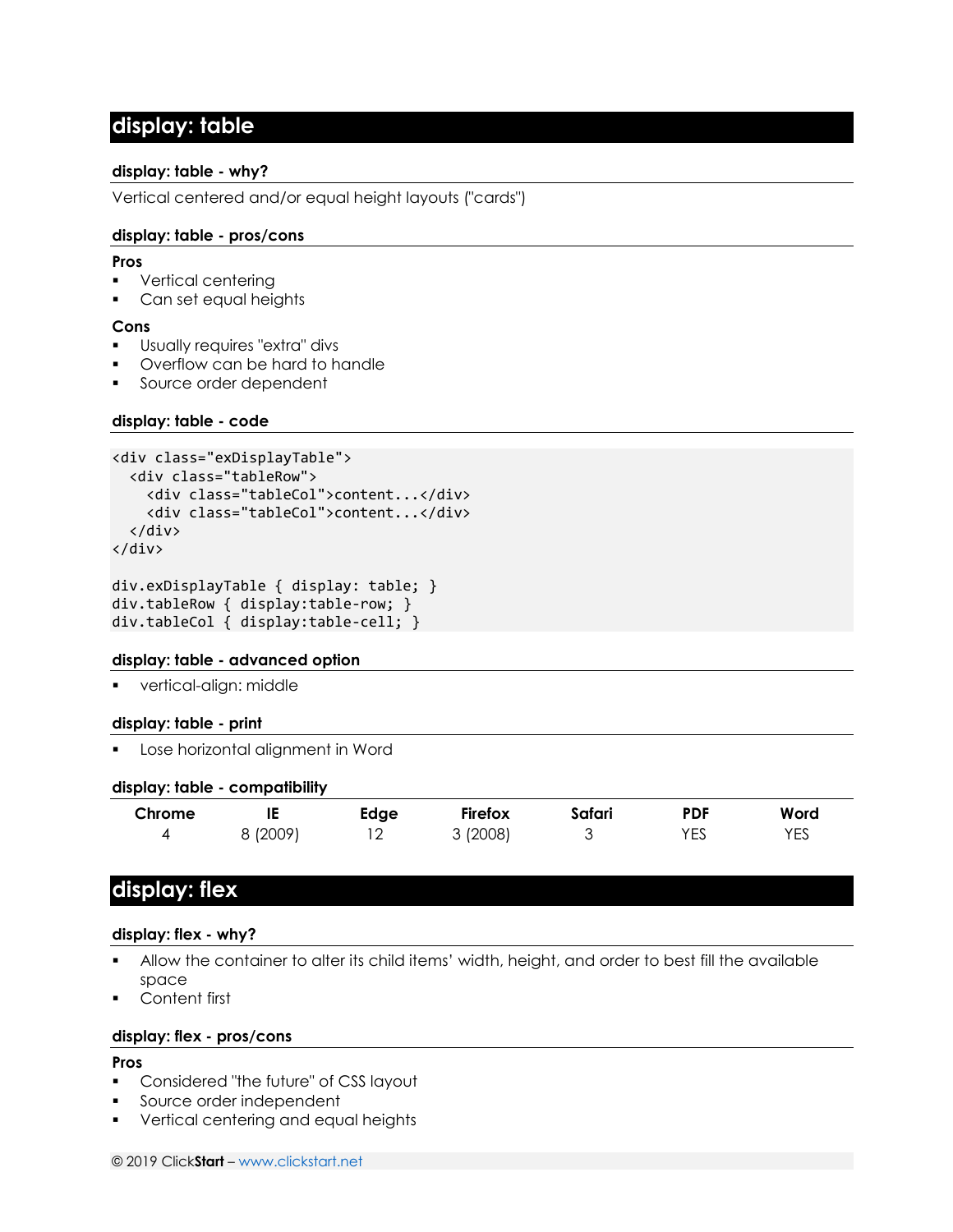#### **Cons**

- Poor PDF/Word support
- Not supported in Flare's Editor

#### **display: flex - code**

```
<div class="exDisplayFlex">
   <div class="box">content...</div>
   <div class="box">content...</div>
</div>
div.exDisplayFlex {
   display: flex;
   flex-wrap: nowrap;
}
```
# div.box { width: 300px; }

#### **display: flex - advanced options**

- align-items
- align-self
- **■** flex-direction
- **•** flex-flow
- flex-wrap
- justify-content
- order

#### **display: flex - print**

Use a page layout

#### **display: flex - compatibility**

| Chrome    | IE                 | Edge                                            | Firefox   | Safari | <b>PDF</b> | Word |
|-----------|--------------------|-------------------------------------------------|-----------|--------|------------|------|
| 21 (2012) | 10(2012)<br>prefix | 12(2015)<br>requires ms- requires ms-<br>prefix | 28 (2014) |        | NΟ         | NO.  |

### **display: grid**

### **display: grid - why?**

- Divide the screen into multiple sections
- Layout first

#### **display: grid - pros/cons**

#### **Pros**

- Two dimensional (columns and rows)
- Source order independent

#### **Cons**

- Poor PDF/Word support
- Can be confusing and very complex ("track-size", "fr" units, etc)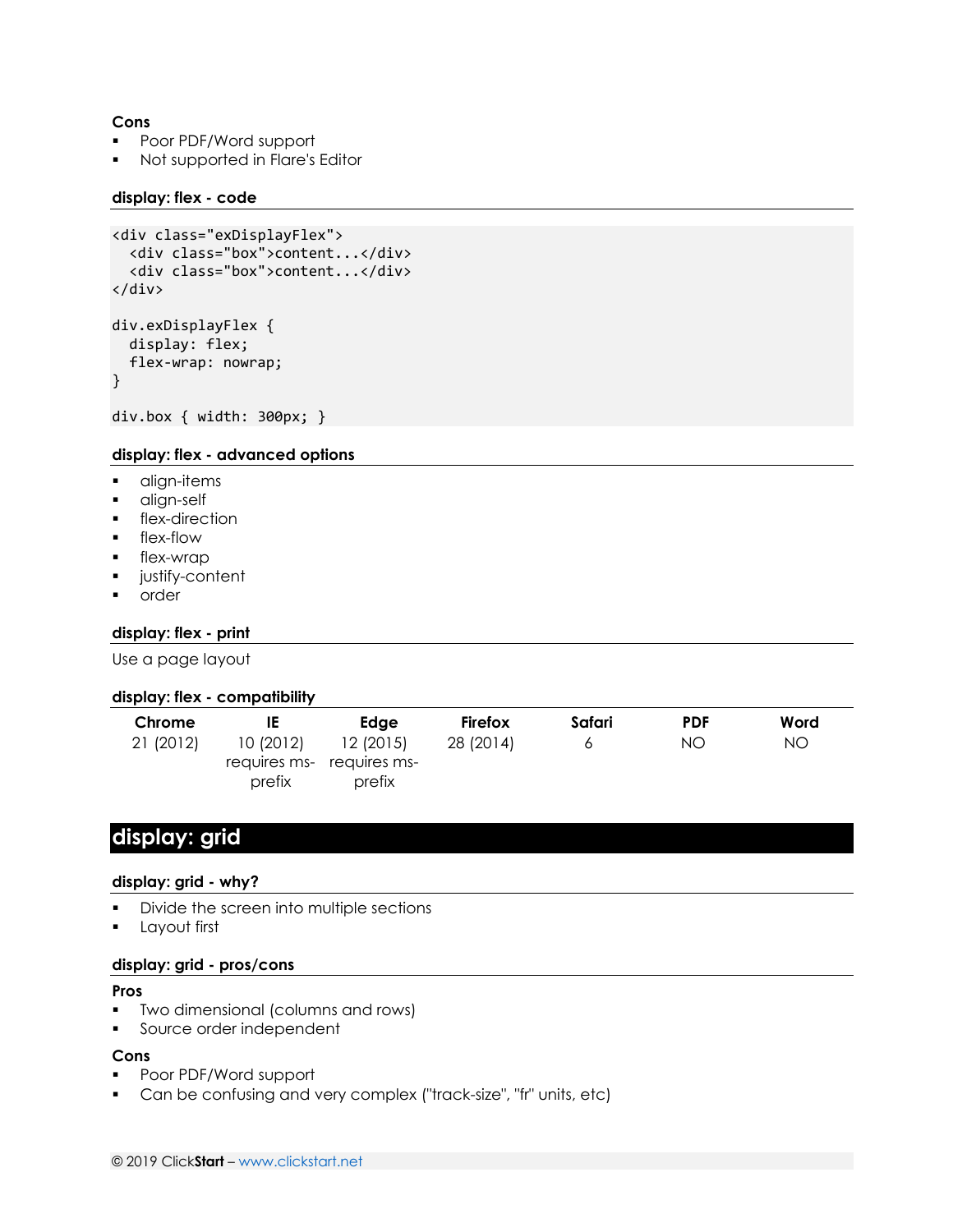```
<div class="exDisplayGrid">
   <div class="box">content...</div>
   <div class="box">content...
</div>
div.exDisplayGrid {
   display: grid;
   grid-template-columns: 300px 300px;
   grid-gap: 10px;
}
```
#### **display: grid - advanced options**

- **·** inline-grid
- **•** grid-template -rows, -columns, and -areas
- grid-auto -rows and -columns
- grid-row
- row-gap
- grid-column
- column-gap

#### **display: grid - print**

▪ Use a page layout

#### **display: grid – compatibility**

| Chrome    | IE        | Edae                      | Firefox   | Safari    | <b>PDF</b> | Word |
|-----------|-----------|---------------------------|-----------|-----------|------------|------|
| 57 (2017) | 10 (2012) | 12                        | 52 (2017) | 10 (2017) | NO.        | NO   |
|           |           | requires ms- requires ms- |           |           |            |      |
|           | prefix    | prefix                    |           |           |            |      |

### **Sample project**

I have created a sample project to demonstrate responsive layouts and designs. You can download it at: [bit.ly/MW19DeLoach](http://bit.ly/MW19DeLoach)